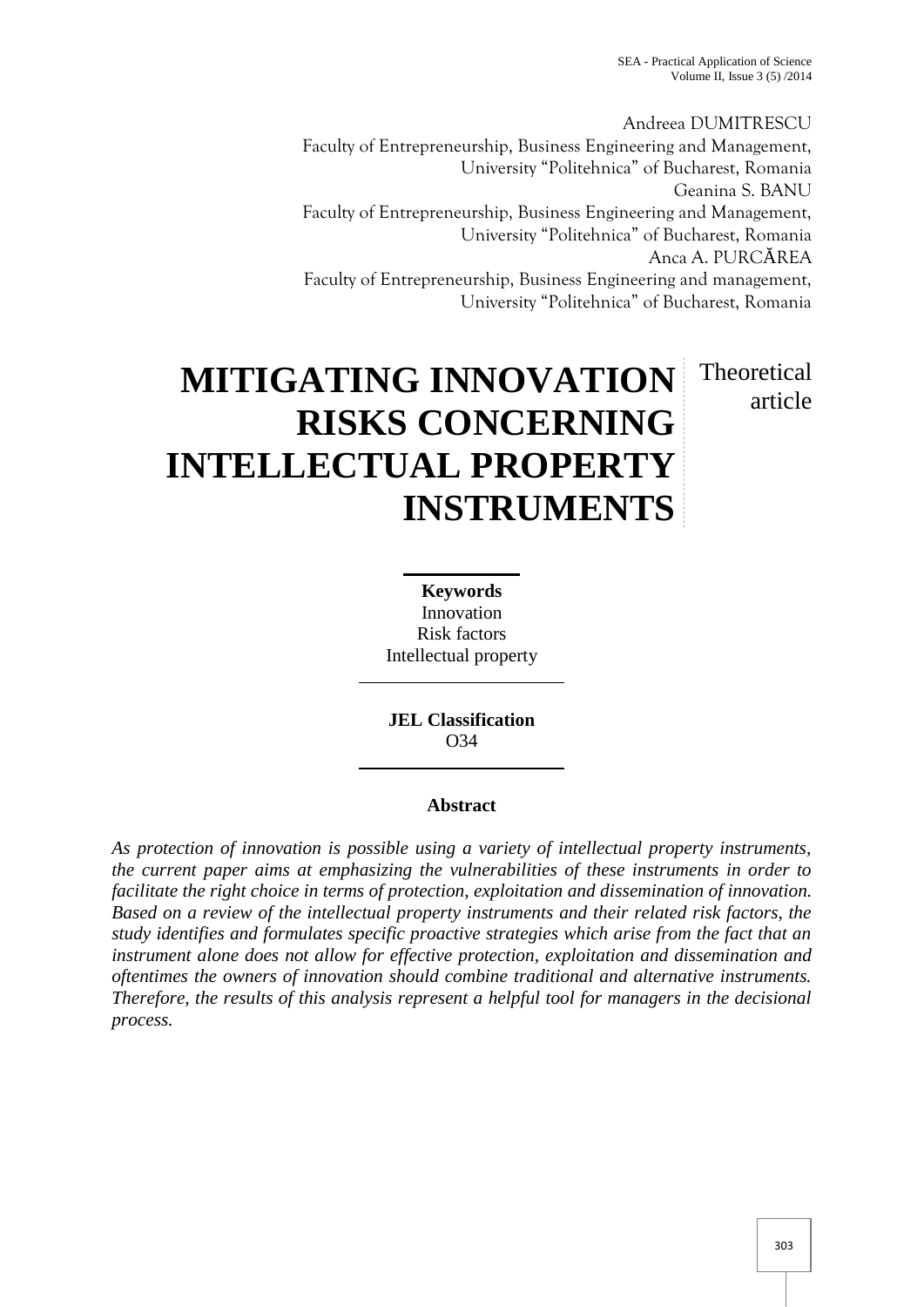## **1. Introduction**

Protection of intellectual property is essential in a global economy in which progress by innovation occupies the central agenda of all development policies. In essence, humanity's progress lies in the capacity to create and invent culture and technology. In this context, the legal protection of "creation" regardless of its nature encourages innovation and future commitment of resources with such purpose. Intellectual property allows technological transfer and thus facilitates market operations, this being in fact one of the most important roles of intellectual property. Therefore, public and private organizations are encouraged to engage in technology transfer, not just by licensing or other voluntary contracts, but also by elaborating innovative approaches to promote technology development, direct investment, sales and dissemination of technology and forms of cooperation. Because of their quality of being subject to transactions and transfer, intellectual property rights facilitate the creation of new markets for innovation. (Torun, Cicekci, 2007).

The importance of intellectual property was first emphasized in two treaties of the World Intellectual Property Organisation (WIPO), respectively in 1883 the Paris Convention for Intellectual Property Protection and in 1886 the Berne Convention for Literary and Artistic Work Protection. Over a century later in 2012, it was recorded the highest rate of patent application in the last 18 years, comprising 9.2% upturn compared with the previous year, showing the world's continuously increased interest in protecting intellectual property. A sharp improvement was also registered in terms of utility models applications, meaning an increase of 23, 4% when compared with previous year. This ascending trend was noticeable in the case of classes of goods and services specified in trademark applications. Regarding industrial design, the number of applications also registered a world record with 17% improvement year-on-year as seen in Figure 1 (WIPO, 2013). It should be also noted that worldwide the most employed intellectual property instruments are patent, utility model, trademark, industrial design and copyright (Mirësi, 2013; WIPO, 2012; WIPO, 2013).

The aim of choosing an intellectual property instrument lies in the high vulnerability of innovation regarding its exposure to risks such as: unauthorized production, use, distribution or trade, theft, illegal imitation, full disclosure of innovation's technical secrets or unwillingly allowing third party to patent the innovation etc. The identification of specific risks regarding a particular innovation allows for, but is not limited to, choosing the suitable intellectual property instrument in order to mitigate these risks and such, to allow the owner of innovation to efficiently exploit the results of his creation. Therefore,

managing innovation risks is crucial when dealing with intellectual property infringement due to the importance of preventing the occurrence of undesired events with negative impact on the valorisation of innovation. Risk management process comprises a series of stages which need to be undertaken, starting from a complete identification of risks, followed by a qualitative and/or quantitative analysis and evaluation and finally addressing it to the accountable person in order to formulate a report and communicate it to key stakeholders (Institute of Management Accountants, Enterprise Risk Management, 2007; Smith & Merrit, 2002; Hall, 1998; PMI, 2004; Stamatelatos, 2011).

The lessons learnt during this process are highly important as they may help an organization to seize opportunities and be better prepared for mitigating risks. With regards to innovation, failing to correctly identify potential risks and to choose proper mitigating strategies may result in an inefficient outcome of its exploitation. Therefore, risk management aims to protect not only "the added value" of an organization, but also "its future opportunities", favouring a sustainable growth (European Federation for Welding, Fundamental for Risk Management, 2014).

## **2. Method**

The method employed in the current study comprises a theoretical overview with regards to the risk factors related to the most employed intellectual property instruments, i.e. copyright, patent, utility model, trademark and industrial design.

Therefore, the focus lies on the first stage of risk management process, i.e. identification of specific risk factors which can be mitigated by traditional and alternative intellectual property tools (as depicted in Table 1 and Table 2) and secondly, the identification and comparative analysis of the risk factors arising from the limitations of the intellectual property instruments in terms of:

- Cost of protection: the cost occurred by the innovation owner when securing its innovation with an intellectual property instrument;
- Exploitation: quantifies the success of the market uptake of an innovation, respectively its direct valorisation (by its owner through direct commercialisation of the innovation) or indirect valorisation (through transferring the rights over the innovation, e.g. licensing or assignment tools);
- Dissemination: the communication of new knowledge and results of the research & development activities to the public through specific channels and with different intensity;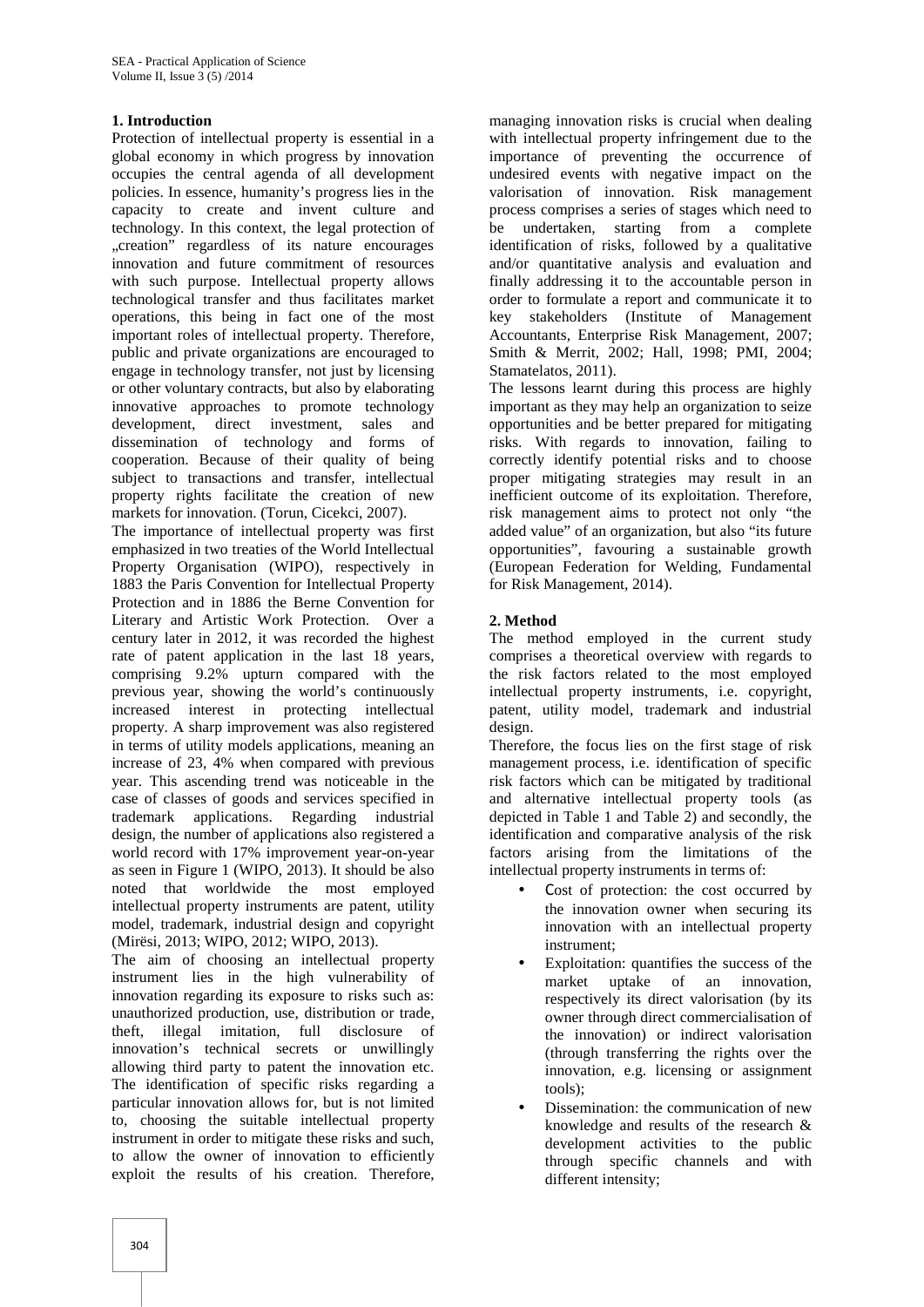- Exclusivity: the usage of the innovation solely by owner authorization;
- Management: the intellectual property instrument may require a proper administration at high level, low level or none at all;
- Innovation type:it is important as the protection secured by the intellectual property instrument is more effective for radical than incremental innovation;
- Impact on the market: the innovation may highly influence the current status of the market, respectively the state of the art, or it may have limited or no effect at all;
- Timespan of protection: the intellectual property instrument offers protection for a period of time ranging from a few years to indefinite time span.
- Intellectual property infringement: depending on the instrument employed to protect intellectual property, the innovation is subject or not to intellectual property infringement, i.e. unauthorized use or commercialization by a third party.

Intellectual property consists of various and taken into complex specific legal forms (instruments), the most utilized being summarized in Table 1 (traditional instruments) and Table 2 (alternative instruments).

## **3. Results**

As long as there will be different levels of development from a country to another, fluctuations of intellectual property effects with respect to costs and benefits must be correlated to the degree of economic, industrial and technological development of a country, as well as with the complexity and strength of the adopted intellectual property system in terms of internal implementation of international regulations in the field. The strength of intellectual property rights of each country depends on the characteristics of demand, market structure and other forms of regulation in the fields of business and competition. If intellectual property rights are poorly developed, there are not enough stimulants for creation; thereby, the economy is subject to slower growth, a more limited culture and lower product quality. If intellectual property rights are excessively present, it leads to a restriction in access to the results of innovation; therefore, the economy is subject to inadequate dissemination of new information, which may even lead to monopoly situations. To put it into perspective, if protection is poor, the result is loss of innovation, if protection is too severe, it generates a surplus of inventors and sacrifices the benefits associated with consumer access. The balance between the intensity of national intellectual property protection systems is therefore essential, particularly with respect to the

fact that access to protected technologies is necessary to facilitate incremental innovation and artistic creation, this being in fact the manner in which the greatest proportion of innovation takes place. (Maskus, 2000; Falvey, Foster and Memedovic, 2006).

Intellectual property instruments although designed to protect innovation against a series of risks, i.e. innovation risk mitigation strategies, they are also subject to a range of vulnerabilities. In fact, regardless to whether the innovation owner chooses a traditional instrument of intellectual property or an alternative one, it should be noted that none of them individually offers a complete protection, but may cover a series of specific risks which these tools may prevent from occurring and/or mitigate as they materialize.

For instance, even if patenting enables the innovation owner to directly exploit it and preserve total exclusivity, the exceeding costs for using this particular tool and for managing it, to which is added the time limitation, may influence the owner's decision toward a different intellectual property instrument. As shown in Table 3, all tools consideration present different weaknesses, e.g. the same protection is not suited for all types of innovation, dissemination and diffusion involve extra costs, the exclusivity doesn't apply solely to the entitled person, exploitation can oftentimes be done indirectly by unauthorized third parties or the impact recorded on the market is very low. Therefore, mitigating risks associated to intellectual property instruments cannot be accomplished by a single tool, as in this day and age a complete protection for innovation does not exist. To meet this limitation there are strategies for risk detraction, which consist of combining the traditional and alternative intellectual property instruments in order to fill in the gaps of a particular tool in terms of innovation protection, costs and valorisation. Therefore, such a strategy would be combining defensive publication with patenting of a core technology. As such, once a core technology is patented, the related improvements and other potential applications arising from it are then defensively published in order to reduce the risks of someone else obtaining a dominant patent and of wasting resources. Furthermore, the innovation owner may use the patenting procedure as defensive publication, i.e. applying for a patent and paying the related fees until the invention is published and then abandoning the patent application without obtaining the patent. This strategy reduces the costs of disseminating the invention, while allowing the inventor to both stop others from patenting it and to attract potential customers wanting to use and understand more about the invention. In this context another strategy emerges, that is utilizing the commercial secret in conjunction with either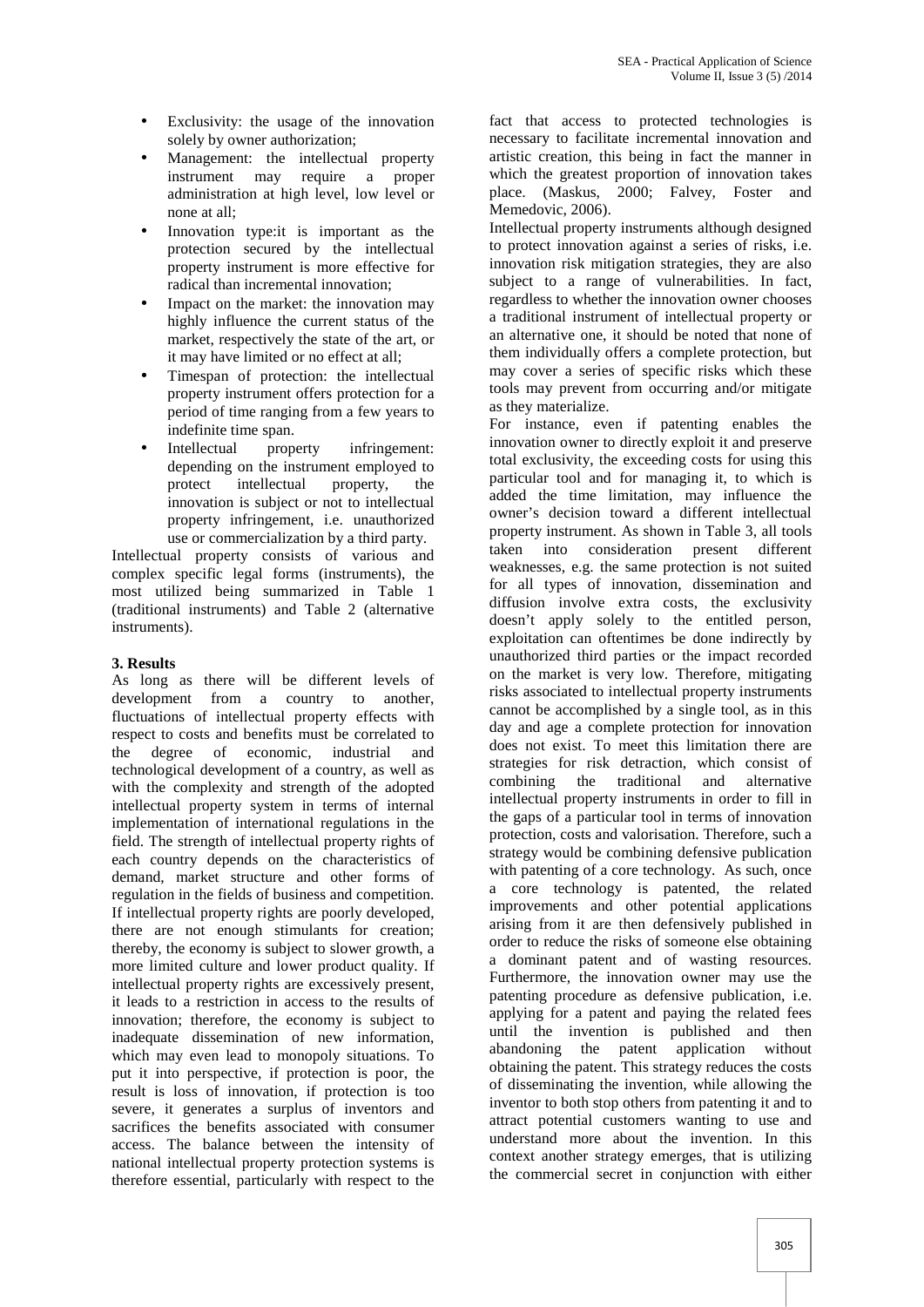defensive publication, patent or utility model, i.e. the commercial is not entirely revealed when the invention becomes public which conditions its use by additional information provided for the interested parties solely by the inventor itself. There is also the option for open access (OA). OA represents a particular form of publishing allowing for free online access to research articles, thus being an efficient model for fast dissemination of knowledge and scientific progress. OA comprises Green OA, i.e. immediate or delayed open access provided by author through self-archiving, and Gold OA, i.e. immediate open access provided by the publisher. Another efficient strategy would be to enforce contract law and competition law instead of intellectual property law by opting for keeping the invention a secret. This is particularly efficient in the case of technologies with items of tangible property. (Boettiger, S., Chi-Ham, C., 2007; European IPR Helpdesk, 2013).

### **4. Discussion**

Intellectual property has various legal instruments which protect intellectual creation, having different objects of protection, different duration as well as different fields of application. The role of these instruments is to allow society to create a balance between the interests of investors and consumers with respect to different types of intellectual work, respectively between insuring the benefits of innovation and return on investment and access to knowledge. Furthermore, the purpose of intellectual property rights is that of preventing copying and unauthorized imitation of technical and/or artistic creation, whilst allowing public exposure for the creation and the creator, thus generating a certain public image, as well as stimulating future innovation and improvement of general knowledge.

The modern view on intellectual property instruments has replaced the classical approach due to a new direction towards cost reduction and innovation valorisation enhancement. As the budget for R&D both at public and private level has recorded a severe shortage since the beginning of the economic crisis regardless of the entity who conducts the research, a stronger relation between universities/research centres and private companies active in the same industry would definitely improve the quality of future innovative products. The everyday more stringent need for alternative sources of finance has significantly stimulated universities and research centres to explore intellectual property more efficiently. Therefore, these legal entities are focusing more nowadays on seizing the opportunity and preventing risk occurrence by acknowledging the particular vulnerabilities of intellectual property instruments and by mastering strategies and alternative instruments to fill in identified limitations. The

exposure of the innovation owner and the innovation itself to risk factors such as information leakage regarding technological secrets, lost of exclusivity and limited protection for radical innovation, needs to be restricted and controlled as much as possible.

As future direction of research, a more comprehensive analysis of the traditional and alternative intellectual property instruments should show potential for designing modelling strategies to meet the increasing needs for the protection, valorisation and dissemination of the innovation.

## **Acknowledgement**

The work has been funded by the Sectoral Programme Human Resources Development 2007-2013 of the Ministry of European Funds through the Financial Agreements POSDRU/159/1.5/S/132397 and POSDRU/159/1.5/S/134398.

## **References:**

[1] Boettiger, S., Chi-Ham, C. (2007). *Sharing the Art of IP management, ipHandbook of Best Practices.* Retrieved from:

http://www.iphandbook.org/handbook/ch10/p01

- / [2] European IPR Helpdesk (2013): *Patenting v. publishing*.
	- Retrieved

from:http://www.iprhelpdesk.eu/sites/default/fil es/newsdocuments/Patenting v. publishing 0.p df

- [3] European Federation for Welding, Fundamental for Risk Management. Retrieved from:
- http://www.ewf.be/media/documentosDocs/doc\_16 \_ewf-644-08-fundamentals-of-risk management.pdf
- [4] Falvey, R., Foster, N., Memedovic, O. (2006). *The role of intellectual property rights in technology transfer and economic growth: Theory and evidence, Working Paper*. Vienna: United Nations Industrial Development Organization
- [5] Hall, E. (1998). *Managing risk-Methods for Software Systems Developmentk*. Reading: Addison Wessley Longman
- Institute of Management Accountants, Enterprise Risk Management (2007). *Tools and Techniques for effective implementation.* Retrieved from:
- http://www.stjohns.edu/sites/default/files/document s/academics/tobin/enterprise\_tools\_and\_techniq ues.pdf
- [7] Maskus, K. E. (2000). *Intellectual Property Rights In The Global Economy*. Washington: Peterson Institute for International Economics.
- [8] Mirësi, C. (2013). An Overview on Intellectual Property Rights Protection and Benefits. *The*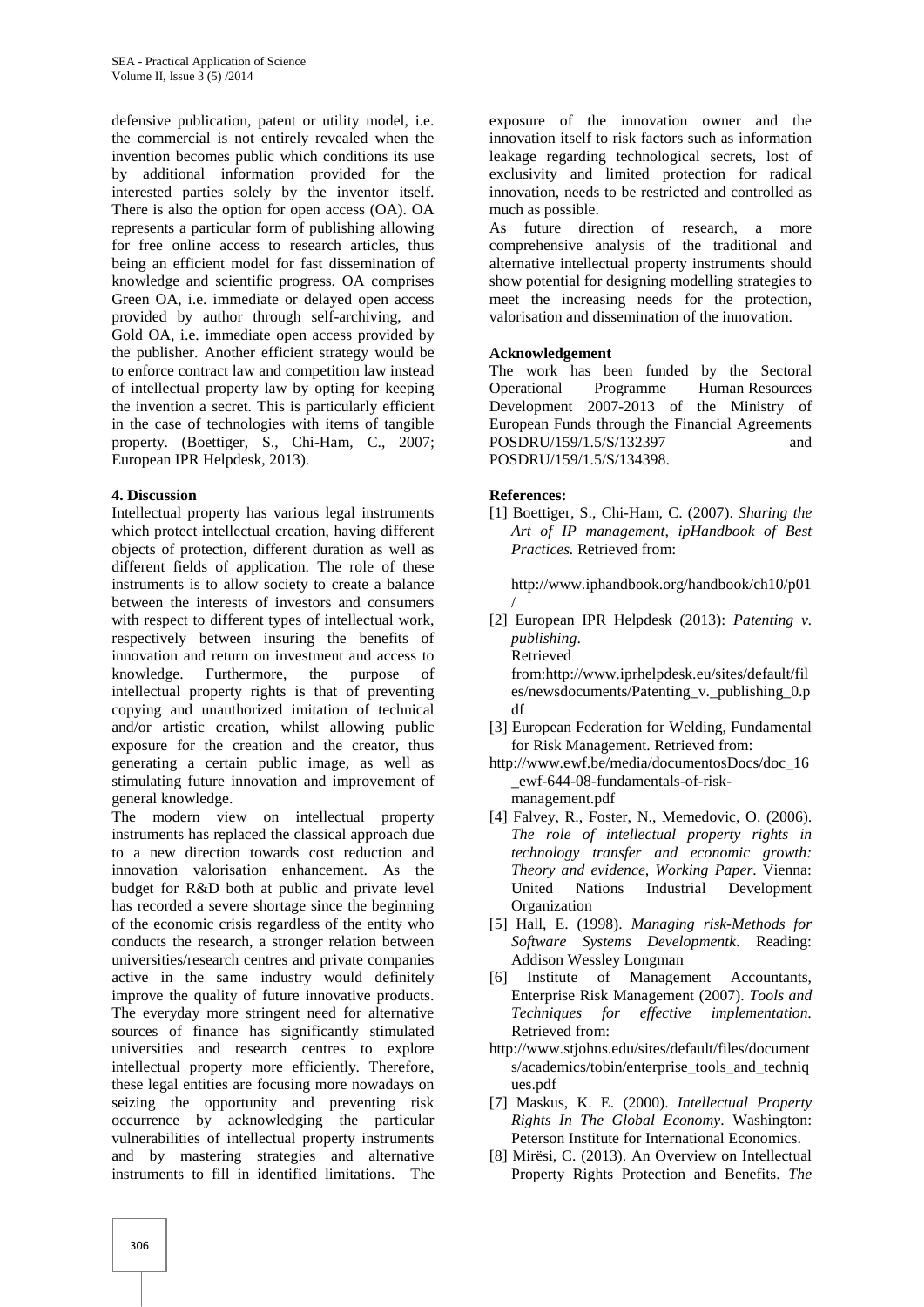*Macrotheme Review*, *Volume 2 (Issue No. 3)*, pp 81-91.

- [9] OSIM (2010). *Proprietatea Intelectuala, instrument de afaceri pentru IMM-uri [Intellectual Property, business instrument for SME]*. Bucharest: Editura OSIM, ISBN: 978- 973-7618-63-4.
- [10] PMI Project Management Institute. (2004). *A Guide to the Project Management Body of Knowledge (PMBOK Guide)*. Retrieved from:
- http://www.cs.bilkent.edu.tr/~cagatay/cs413/PMB OK.pdf.
- [11] Smith, P., Merrit, G. (2002). *Proactive Risk Management-Controlling Uncertainty in Product Development*. New York: Productivity Press
- [12] Stamatelatos, M. (2011). *Probabilistic Risk Assessment Procedures Guide for NASA Managers and Practitioners*. Retrieved from:
- http://www.hq.nasa.gov/office/codeq/doctree/SP20 113421.pdf
- [13] Torun, H., Cicekci, C. (2007). *Innovation: Is the engine for the economic growth?* Retrieved from:
- http://www.tcmb.gov.tr/yeni/iletisimgm/Innovation .pdf
- [14] World Intellectual Property Organization WIPO (2012). *WIPO IP Facts and Figures, Economics & Statistic Series*. Retrieved from http://www.wipo.int/export/sites/www/freepubli cations/en/statistics/943/wipo\_pub\_943\_2012.p df
- [15] World Intellectual Property Organization WIPO (2013). *WIPO IP Facts and Figures, Economics & Statistic Series*. Retrieved from http://www.wipo.int/export/sites/www/freepubli cations/en/statistics/943/wipo\_pub\_943\_2013.p df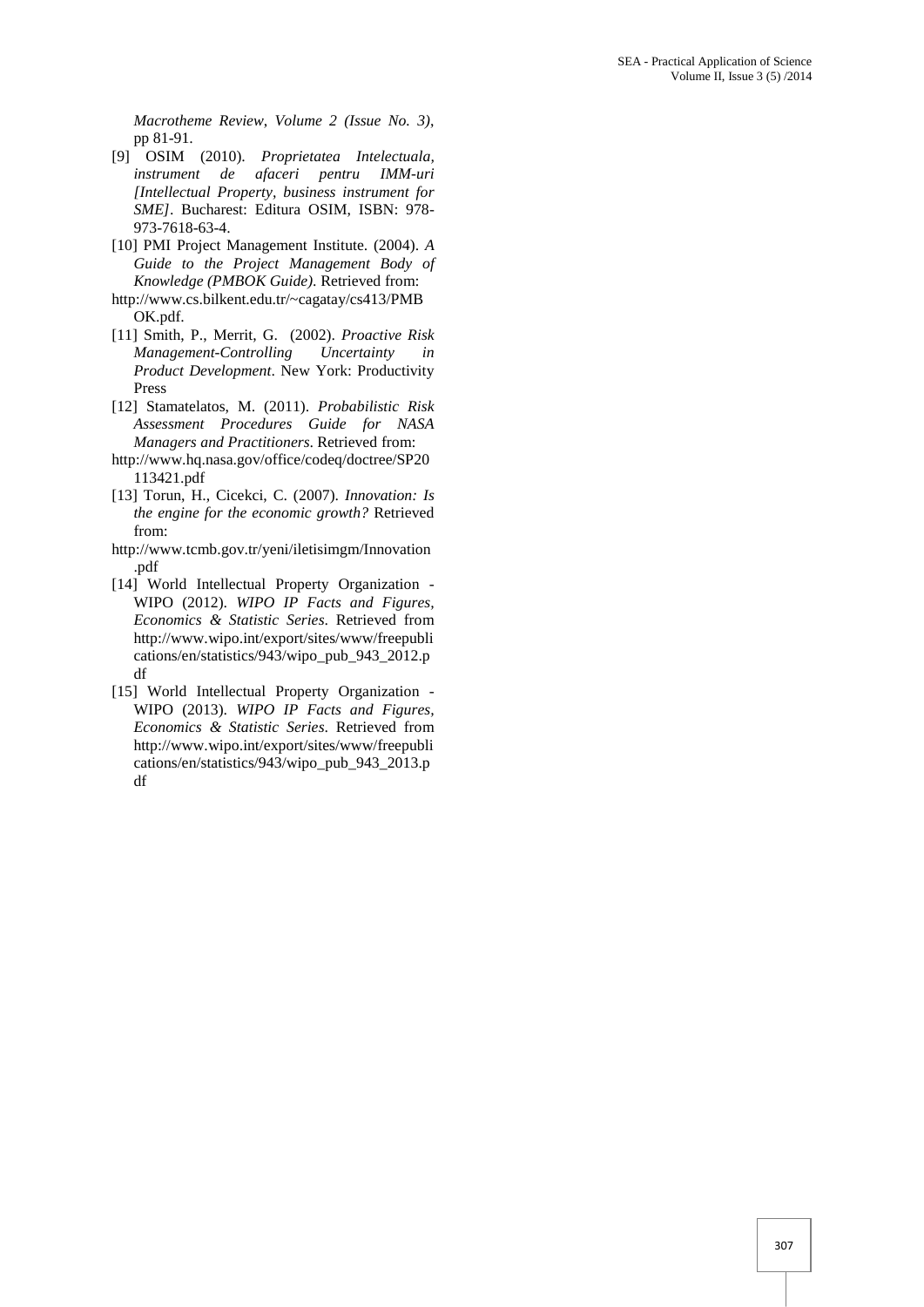



Table No.1

*Traditional most employed intellectual property instruments and the risks factors mitigated by these tools (Adaptation from Boettiger, S., Chi-Ham, C., 2007; European IPR Helpdesk, 2013).*

| <b>Traditional</b><br><b>Intellectual</b><br><b>Property</b><br><b>Instruments (TIPI)</b> | <b>Description</b>                                                                                                                                                                                                                                                                                                                                                                                                                 | <b>Risk factors mitigated by TIPI</b>                                                                                                                                        |
|-------------------------------------------------------------------------------------------|------------------------------------------------------------------------------------------------------------------------------------------------------------------------------------------------------------------------------------------------------------------------------------------------------------------------------------------------------------------------------------------------------------------------------------|------------------------------------------------------------------------------------------------------------------------------------------------------------------------------|
| Copyright                                                                                 | It provides protection for artistic and scientific work,<br>including phonograms, media<br>creations and<br>electronic software. It does not require formal<br>registration entering into force at the moment of the<br>initial dissemination.                                                                                                                                                                                     | Unauthorized reproduction of the<br>original expression of the artist.<br>Complicated<br>registering<br>procedure of the copyright.                                          |
| <b>Patent</b>                                                                             | It provides protection for an invention which brings<br>progress beyond the state of the art, respectively for<br>a process, equipment and/or product exhibiting<br>novelty, inventive step and industrial applicability. It<br>can protect also living organisms either invented or<br>discovered. It provides recognition and material<br>reward; it contributes to the enhancement of<br>world's knowledge technical patrimony. | Unauthorized production,<br>use,<br>distribution, trade by a third party<br>without owner's involvement in<br>the exploitation benefits.                                     |
| <b>Utility model</b>                                                                      | It provides protection for incremental innovation as<br>the degree of novelty required is lower than of the<br>patent.                                                                                                                                                                                                                                                                                                             | Unauthorized<br>production,<br>use,<br>distribution, trade by a third party<br>without owner's involvement in<br>the exploitation benefits.                                  |
| <b>Trademark</b>                                                                          | It protects words, signs, colours, combination of<br>colours and any graphic representation which<br>enables the user to distinct between particular<br>goods or services on the market.                                                                                                                                                                                                                                           | Illegal imitation;<br>Use by a third party without<br>owner's approval;<br>Difficulty for the consumer to<br>identify a product or a service<br>already successfully tested. |
| <b>Industrial design</b>                                                                  | It provides protection for particular designs of a<br>wide industrial variety of products, instruments and<br>structures, in terms of design features and<br>aesthetics with no functionality.                                                                                                                                                                                                                                     | Reproduction<br>and<br>for<br>use<br>commercial purposes by a third<br>party without owner's approval.                                                                       |

Table No. 2

*Alternative intellectual property instruments and main risks factors mitigated by these instruments (Adaptation from Boettiger, S., Chi-Ham, C., 2007; European IPR Helpdesk, 2013).*

| Alternative | <b>Description</b> | <b>Main risk factors mitigated by AIPI</b> |
|-------------|--------------------|--------------------------------------------|
|             |                    |                                            |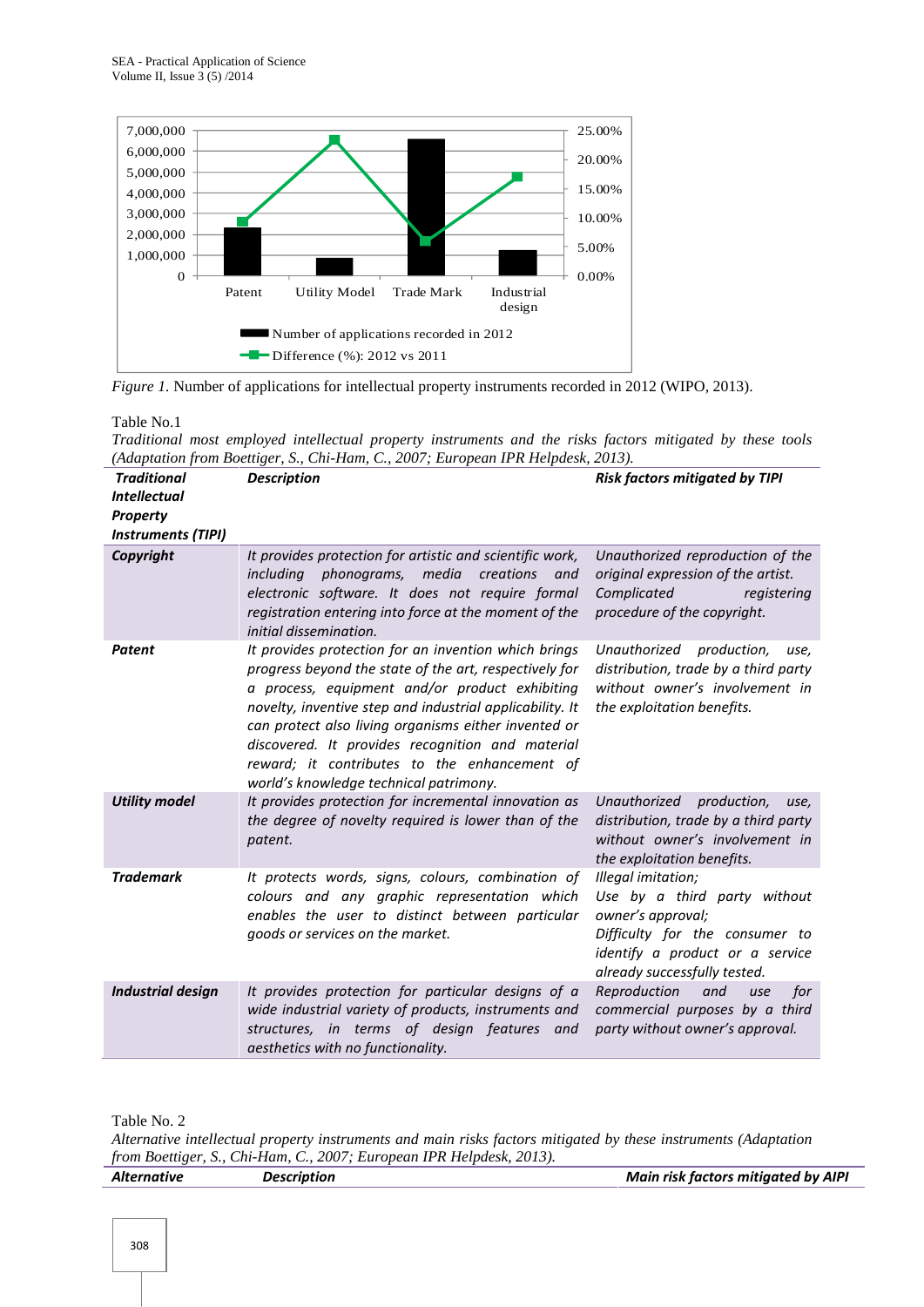| <b>Intellectual Property</b>                                                                         |                                                                                                                                                                                                                                                                                                                                                                                                                                                                                                                                                   |                                                                                                                                                                                                                                                                                                                                                                                                                                                                                                                |
|------------------------------------------------------------------------------------------------------|---------------------------------------------------------------------------------------------------------------------------------------------------------------------------------------------------------------------------------------------------------------------------------------------------------------------------------------------------------------------------------------------------------------------------------------------------------------------------------------------------------------------------------------------------|----------------------------------------------------------------------------------------------------------------------------------------------------------------------------------------------------------------------------------------------------------------------------------------------------------------------------------------------------------------------------------------------------------------------------------------------------------------------------------------------------------------|
| <b>Instruments (AIPI)</b>                                                                            |                                                                                                                                                                                                                                                                                                                                                                                                                                                                                                                                                   |                                                                                                                                                                                                                                                                                                                                                                                                                                                                                                                |
| <b>Defensive</b><br>publication                                                                      | Particular form of publication by "prophylactic<br>disclosure" of an invention, thus blocking any third<br>party from patenting it. Defensive publication can be<br>mainly performed by:<br>Publishing in scientific journals or specific<br>electronic databases;<br>Patenting a core technology and publishing<br>the related and alternative improvements/<br>applications of same core technology;<br>Patent application filing and abandonment at<br>the stage when the invention is being<br>published by the intellectual property office. | of innovation's<br>disclosure<br>Full<br>technical secrets is mitigated by<br>keeping<br>the commercial secret<br>partially unrevealed;<br>Allowing third party to patent the<br>innovation<br>mitigated<br>is<br>by<br>destroying the novelty requirement<br>once put in the public domain.<br>Allowing third party to register a<br>dominant patent mitigated<br>by<br>defensively publishing the related<br>alternative<br>and<br>improvements/<br>applications<br><i>of</i><br>same<br>core<br>technology. |
| Open access                                                                                          | Particular form of publication which provides free<br>online access to research articles. It is a very efficient<br>dissemination system and enhances the scientific<br>progress, while redirecting the publishing expenses<br>from reader to author/editor.                                                                                                                                                                                                                                                                                      | Restrictive access for users to<br>innovative scientific knowledge is<br>mitigated by providing free access<br>for reproduction and use.<br>Litigation is mitigated by providing<br>free access for reproduction and<br>use.                                                                                                                                                                                                                                                                                   |
| <b>Commercial secret</b><br>(Exploitation of the<br>innovation utilizing<br>commercial<br>contracts) | It provides protection for a wide range of confidential<br>regarding<br>operations,<br>information<br>data<br>bases,<br>algorithms, business strategies and plans, research<br>and development activities etc.                                                                                                                                                                                                                                                                                                                                    | Full<br>disclosure<br>of invention<br>is<br>by<br>mitigated<br>keeping<br>the<br>commercial secret and revealing it<br>only to partners through commercial<br>contracts.<br>Infringement of intellectual property<br>rights is mitigated by relying<br>exclusively on the commercial law<br>and completion law.                                                                                                                                                                                                |

Table No.3

*Empirical comparison of the innovation risk factors related to traditional and alternative intellectual property instruments*

| <b>Risk factors</b>                                     | Intellectual property instruments |               |               |            |                    |                |                  |               |
|---------------------------------------------------------|-----------------------------------|---------------|---------------|------------|--------------------|----------------|------------------|---------------|
|                                                         | <b>Traditional</b>                |               |               |            | <b>Alternative</b> |                |                  |               |
|                                                         | C                                 | P             | U M           | TМ         | I D                | D P            | O A              | CS.           |
| Cost of protection                                      |                                   | H             | $\mathcal M$  | M          | L                  | $\mathcal M$   |                  | L             |
| (High - H/Medium - M/Low - L)                           |                                   |               |               |            |                    |                |                  |               |
| <b>Exploitation (Direct - D/Indirect - I)</b>           | D/I                               | D/I           | D/I           | D/I        | D/I                | D/I            | D/I              | D/I           |
| <b>Dissemination</b><br>(Chargeable-C/Free of charge-F) | C                                 | $\mathcal{C}$ | $\mathcal{C}$ | $\epsilon$ | $\epsilon$         | $\mathsf{F}$   | F                | $\mathcal{C}$ |
| Exclusivity (Yes - Y/No - N)                            | Υ                                 | Y             | Y             | Y          | Y                  | N              | N                | N             |
| <b>Management (Yes Required-Y/Not</b><br>required-N)    | Y                                 | Y             | Y             | Y          | Y                  | $\overline{N}$ | $\boldsymbol{N}$ | Y             |
| Innovation type (Incremental - I/                       | <b>NA</b>                         | I/R           | I             | $\prime$   | $\prime$           | 1/R            | 1/R              | I/R           |